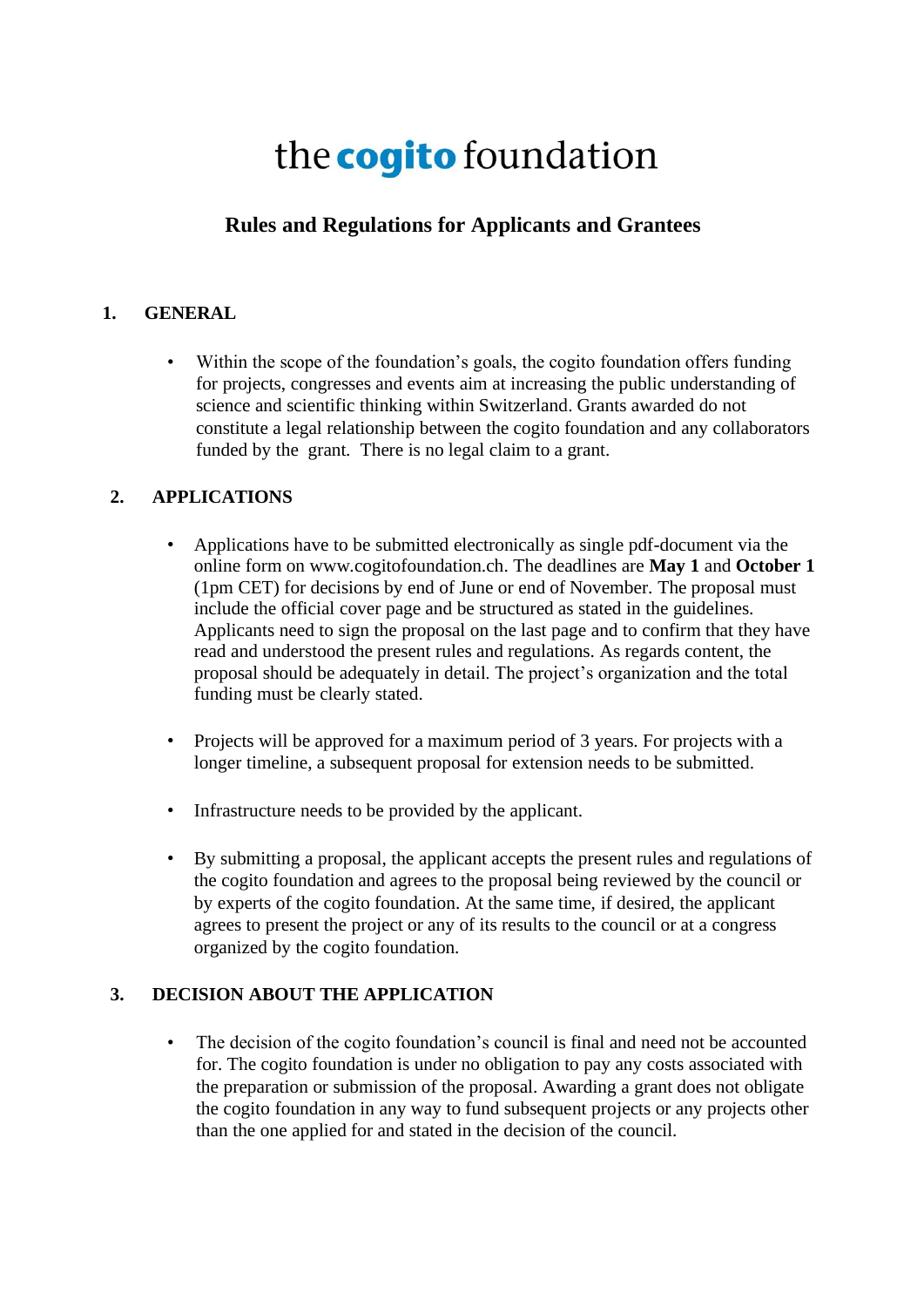## **4. OBLIGATIONS OF THE GRANTEE**

- If selected for funding the applicant becomes the grantee. The grantee is bound to use the funds as intended in the application and as approved by the foundation's council.
- The cogito foundation will reimburse funds for expenditures not exceeding the amount granted and only as stated and substantiated in the final report. Reported salary costs may not exceed the amounts as foreseen in the pay scale of the related institution (universities, governmental or private research institutes). In general, for applicants and grantees from education and research institutes under public law the standardized salaries including social contributions apply. Social insurance contributions, taxes and possible inflation surcharges need to be budgeted and included in the application. The cogito foundation will not accept any belated requests.
- It is at the grantee's discretion how the approved project is carried out. However, grantee is obliged to request approval from the secretary of cogito foundation before making major amendments with regard to content, terms and expenditures.
- The grantee is obliged to allow inspection by the members of the foundation's council at an agreed time.
- The cogito foundation reserves the right to report on the project in their publications after consultation with the grantee. Therefore, grantees (project leaders) are required to deliver to the secretary of the cogito foundation materials such as photographs, charts, graphics and descriptions at appropriate time intervals. Such materials should be generally comprehensible and apt for publication.

### **5. PAYMENT OF FUNDS**

- Grantees will be informed by letter in what way and to what extend funds will be granted. Grantees must administer the funds on a separate account.
- The cogito foundation's council is at any time entitled to inspection of grantee's documents which report expenditure of the funds.
- Funds which are not used up are to be returned to the cogito foundation at the termination of the project. A transfer of unused funds to a new application is not possible.

#### **6. LIABILITY**

• Grantee is liable for the professional implementation of the project according to the scientific state of the art.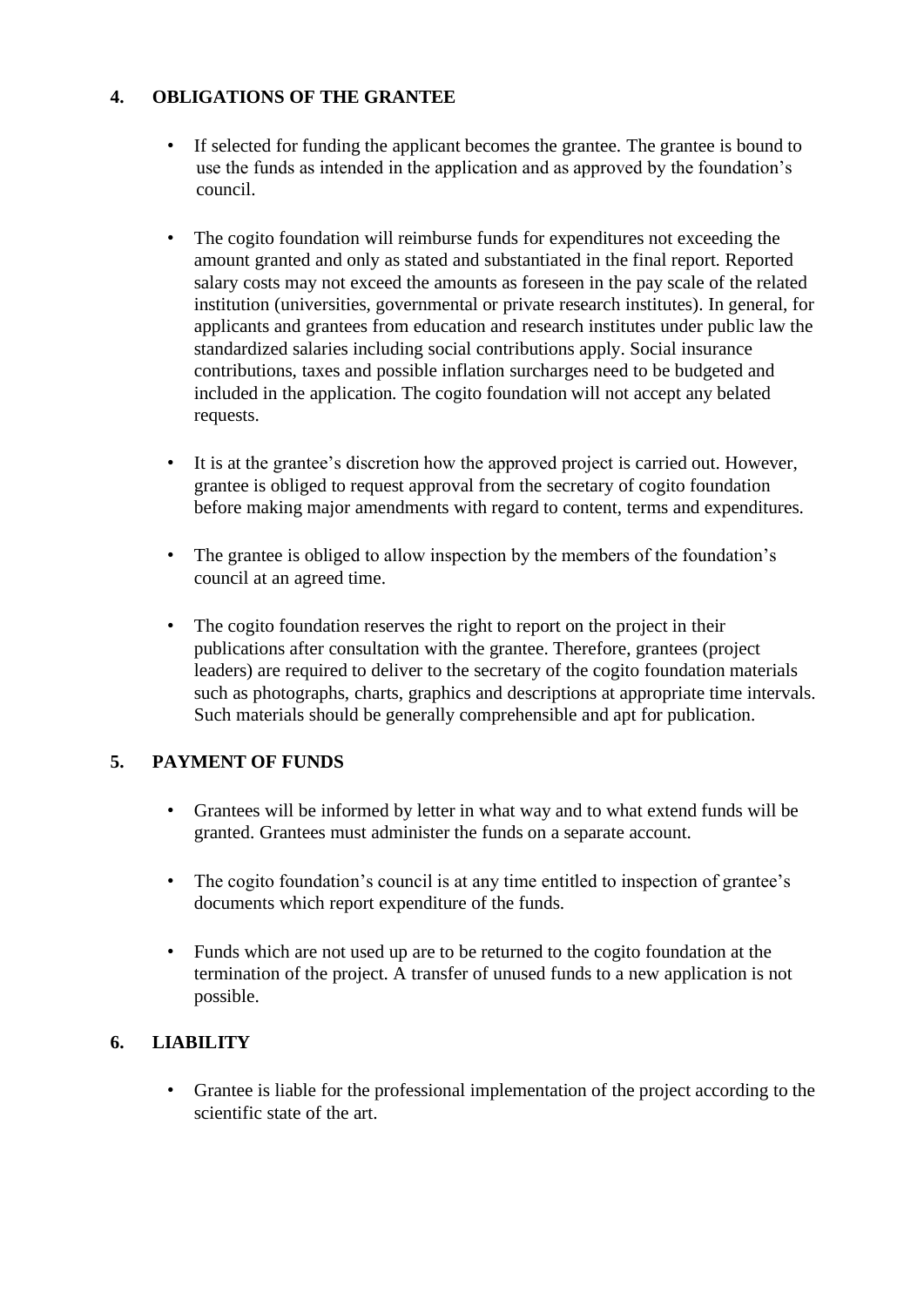- The cogito foundation does not assume any liability or accept any obligation with regard to the use of equipment or materials which were purchased/obtained by the funds or developed in the funded project.
- The cogito foundation does not assume any liability or accept any obligation with regard to publication and implementation of outcomes of the funded project.

## **7. REPORTING AND ACCOUNTING**

- It is the grantee's duty to submit a report to the cogito foundation at the termination of relevant project phases and with every billing notice, but at least at annual intervals and at the termination of the project; the reports are to be submitted without extra request by the cogito foundation.
- The **status report** is a brief report about the current state of the research project and the accrued expenses.
- The **annual report** contains the status of the research and the most important interim results. Accrued costs are to be listed separately.
- The **final report** documents the complete research activities and includes detailed results and a summary. Final reports have to be sent to info@cogitofoundation.ch
- The total costs are to be listed separately.
- Requests for installments and requests for extensions of the credit period are always to be submitted separately from reports.

### **8. MUTUAL TRUST**

- In case of the improper use of the granted funds or any violation of the present rules and regulations, the cogito foundation is entitled to block accounts, to claim back paid funds and, if need be, to take further necessary measures.
- The cogito foundation on the other hand is bound to not misuse the right of inspection and to maintain the highest degree of discretion with regard to the projects when communicating with a third party.

### **9. DATA PROTECTION**

• This privacy policy informs you of how the cogito foundation deals with and uses your personal information. We value the protection of your privacy as well as the protection against misuse of your data and comply with the Swiss data protection legislation and to the EU data protection basic regulation (DS GVO) for applications based in the EU. Personal data are kept strictly confidential.